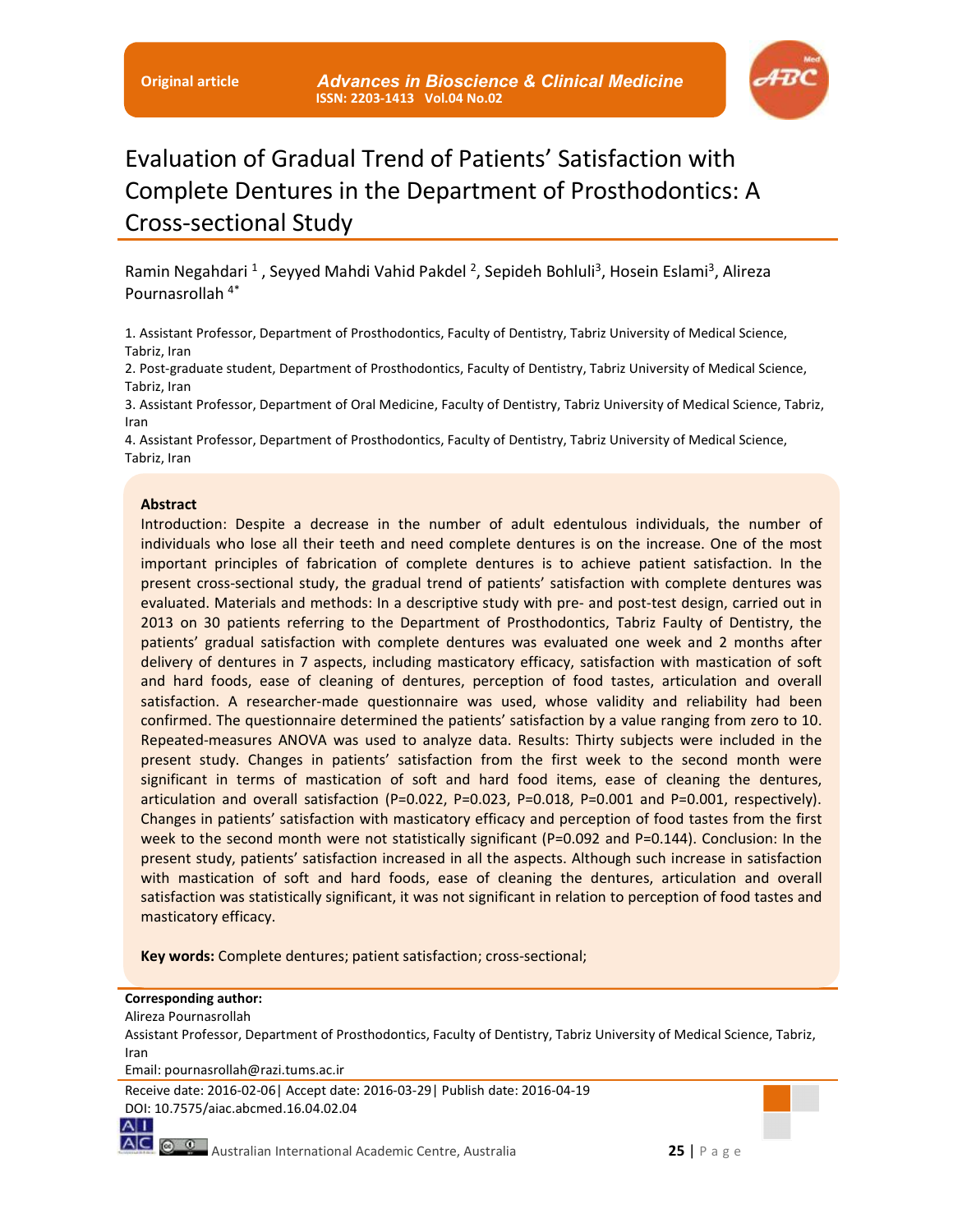

# **Introduction**

During the past 30 years, the prevalence of edentulism has decreased in developed countries (1). In this context, the edentulous population decreased from 30% in 1978 to 21% in 1989 in the United Kingdom. A study in the United States showed that 41% of the population over 65 years of age were edentulous in 1985 and 1986 (2). However, despite the decrease in the number of adult individuals with edentulism in European and North American countries, given the increase in population, especially in developing countries, in general the number of edentulous individuals requiring complete dentures is on the increase in these countries (3). Given the ever-increasing number of individuals wearing complete dentures, patients' satisfaction with complete dentures is of utmost importance, making it necessary for the dentists to increase their knowledge about the principles of fabrication and maintenance of complete dentures. It is incumbent on dentists to apply correct diagnostic and therapeutic techniques during the fabrication of removable complete dentures (3). They should take into account the physiologic, anatomic and psychological status of each patient along with the medical health status of each patient. Subsequent to correct diagnosis and proper treatment planning, the dentist should make sure of the accuracy of laboratory procedures, too (4).

Despite such considerations, dentists still encounter patients who are not able to properly use their dentures and have problems with them despite the fact that all the considerations have been taken into account. After the patient receives his/her complete dentures, a wide range of problems are encountered (5–18).

Considering the high prevalence of edentulism in our country and the high prevalence of administration of complete dentures, the present cross-sectional study was

 $A|1$ 

undertaken to evaluate the gradual trend of patients' satisfaction with their complete dentures.

# **Materials and Methods**

A total of 30 edentulous patients referring to the Department of Prosthodontics, Tabriz Faculty of Dentistry, were included in this descriptive cross-sectional study with a preand post-test design. The subjects were all candidates for fabrication of complete dentures and referred to the above-mentioned center during the first half of 2012. The subjects were collected randomly and included in the study. The inclusion criteria consisted of subjects with high school education and higher so that they were able to complete the questionnaire and score the variables under study; an age range of 20-60 years, and absence of resorption of the edentulous ridge, with at least 15 mm of edentulous ridge height in the mandible. The exclusion criteria consisted of affliction with systemic conditions or psychological diseases and a history of wearing complete or partial dentures. In order to eliminate the effect of biomechanics variable on patients, an attempt was made in the present study to evaluate the gradual trend of satisfaction and the patients were compared with themselves over a period of time. The questionnaire consisted of questions on patients' demographic data and patients' satisfaction with dentures in relation to comfort during mastication of foods, mastication of soft and hard food items, ease of cleaning the oral cavity and the dentures, perception of different food tastes, ease of speaking and the overall satisfaction. Each question was scored from zero to 10, with zero indicating the least degree of satisfaction and 10 indicating the highest degree of satisfaction. After completing the questionnaire and collection of data, the patients' satisfaction levels were compared 1 week and 2 months after treatment with complete dentures.

**AC @ @** Australian International Academic Centre, Australia **26 26 26 26 26**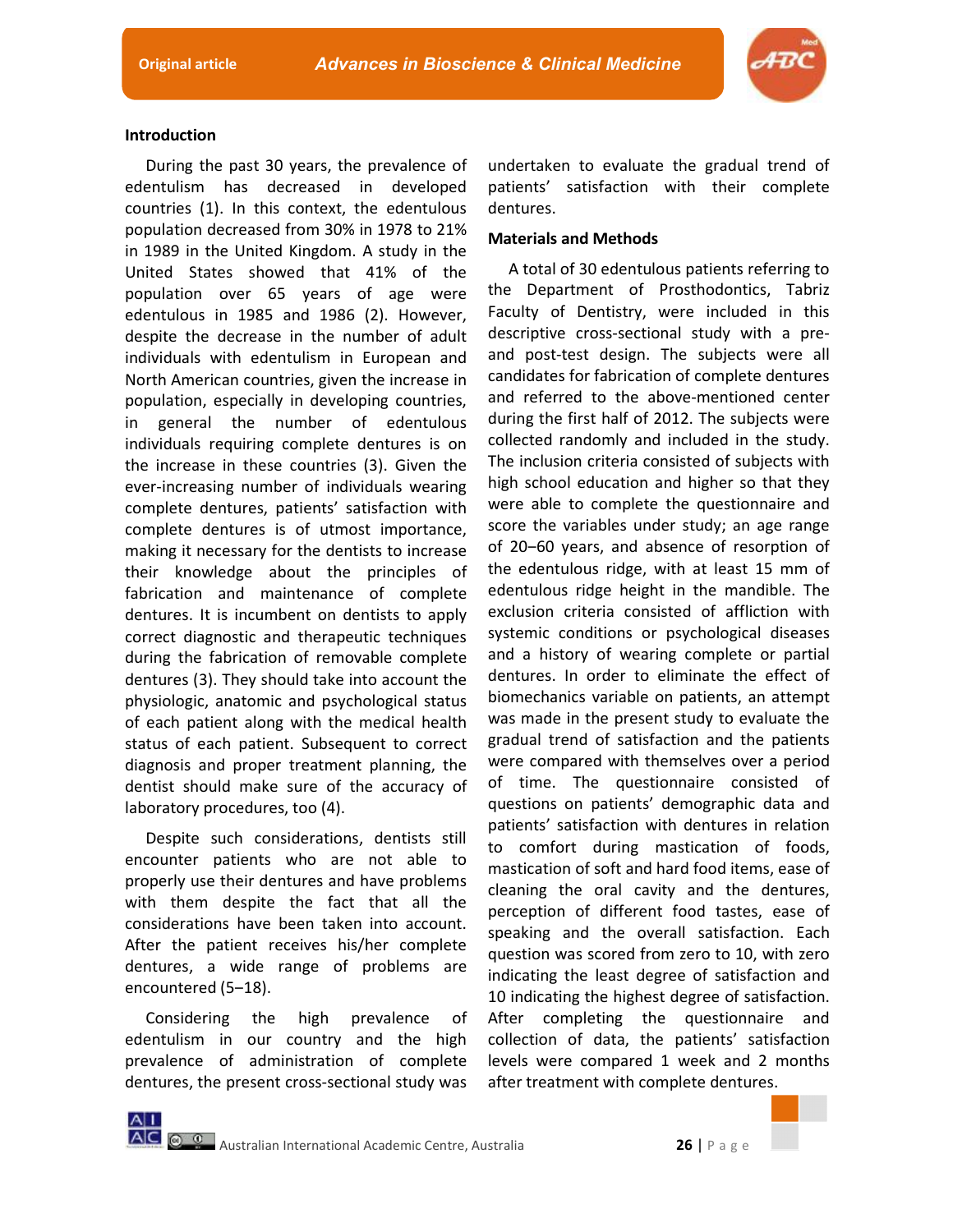

# **Results**

The mean scores of food mastication one week and two months after the delivery of complete dentures were 5.3±0.83 and 5.63±0.66 out of 10, respectively, with no significant differences (P=0.092) (Graph A). The mean scores of comfort during mastication of soft food items one week and two months after delivery were 5.63±0.66 and 6.26±0.78 out of 10, respectively, with statistically significant differences (P=0.22). In other words, the patients' comfort during mastication of soft food items had significantly improved after two months compared to that after one week (Graph B). The mean scores of comfort during mastication of hard food items one week and two months after delivery were 5±1.01 and 5.6±0.96 out of 10, respectively, with statistically significant differences (P=0.023) (Graph C). The mean scores of ease of cleaning the dentures one week and two months after delivery were 4.53±1 and 4.96±0.92 out of 10, respectively, with statistically significant differences (P=0.018) (Graph D). The mean scores of perception of different tastes one week and two months after delivery were 5.48±1.15 and 5.89±0.90 out of 10, respectively, with no statistically significant differences (P=0.144) (Graph E). The mean scores of patients' satisfaction with articulation one week and two months after delivery were 4.2±1.12 and 5.96±0.88 out of 10, respectively, with statistically significant differences (P=0.001) (Graph F). The mean scores of patients' overall satisfaction one week and two months after delivery were 4.96±0.85 and 5.66±0.75 out of 10, respectively, with statistically significant differences (P=0.0012) (Graph G).



**Figure 1:** The graphs of the variables under study: A. Masticatory efficacy; B. Comfort during mastication of soft food items; C. Comfort during mastication of hard food items; D. Ease of cleaning the dentures

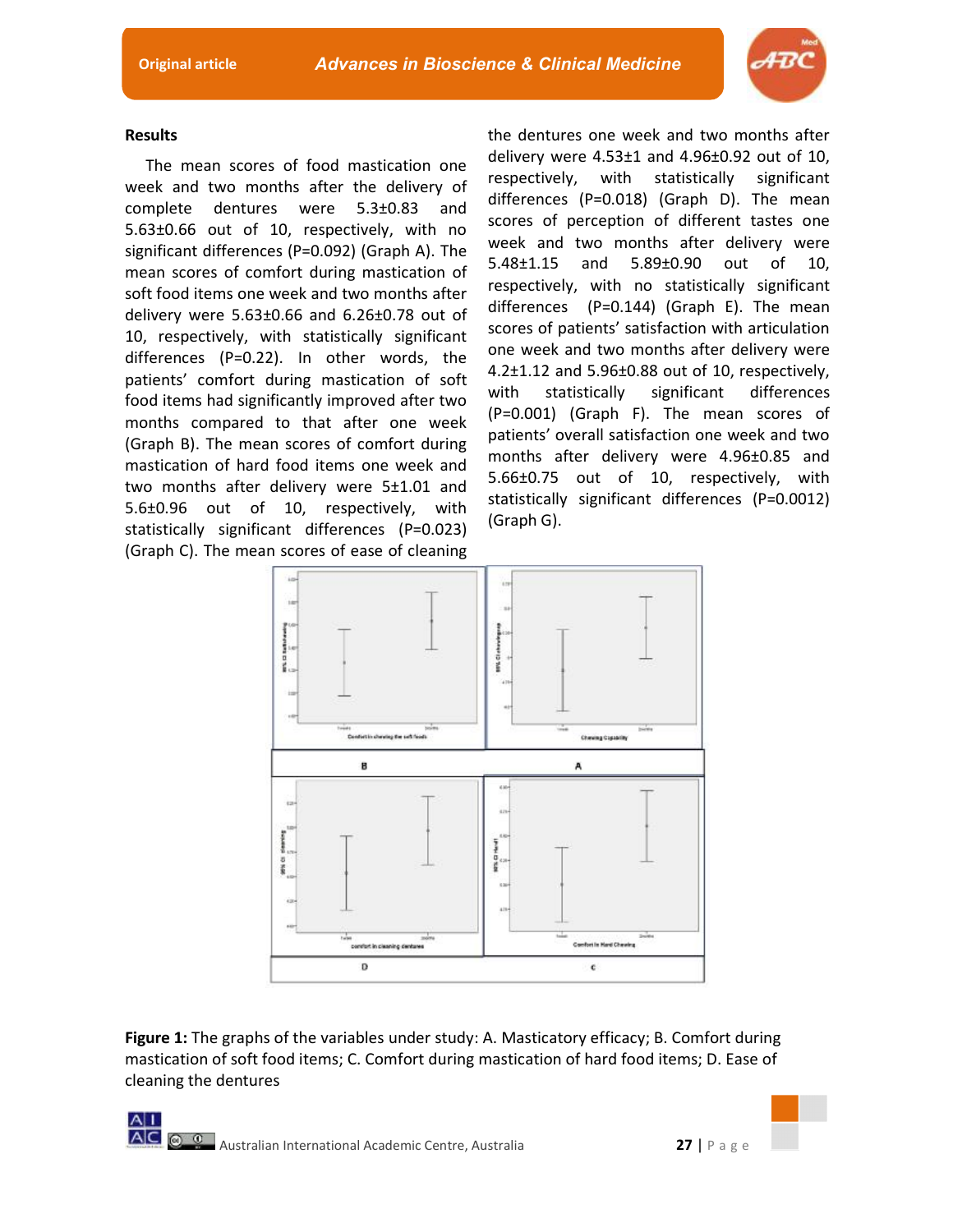**Original article** *Advances in Bioscience & Clinical Medicine* 





**Figure 2:** The graphs of the variables under study: E. Perception of different tastes; F. Satisfaction with articulation; G. Patients' overall satisfaction one week and two months after delivery; H. Comparison of patients' overall satisfaction after one week and two months

# **Discussion**

As discussed above, the individuals wearing fixed and removable dentures comprise a major proportion of dental patients, making it important to pay attention to the problems of these patients. The present study evaluated the gradual trend of patients' satisfaction with complete dentures. Based on analyses carried out, the patients' satisfaction level increased in all the areas evaluated. However, such increase in satisfaction in relation to mastication of soft and hard food items, ease of cleaning of dentures, articulation and overall satisfaction was statistically significant but the increase in satisfaction in relation to perception of different tastes and masticatory efficacy was not statistically significant.

In addition, the subjects expressed the highest satisfaction, during the first week of denture wearing, with perception of food tastes and the lowest with ease of articulation. These results are consistent with those of similar studies.

In a study by Alsharafat et al, the patients generally became satisfied with the complete dentures manufactured for them and the highest satisfaction was expressed in relation to the denture shape, ease of use, ease of speaking, perception of food tastes and ease of cleaning of dentures. A small number of patients complained of pain during function of their dentures and in general recommended this treatment to patients with the same problem (20).

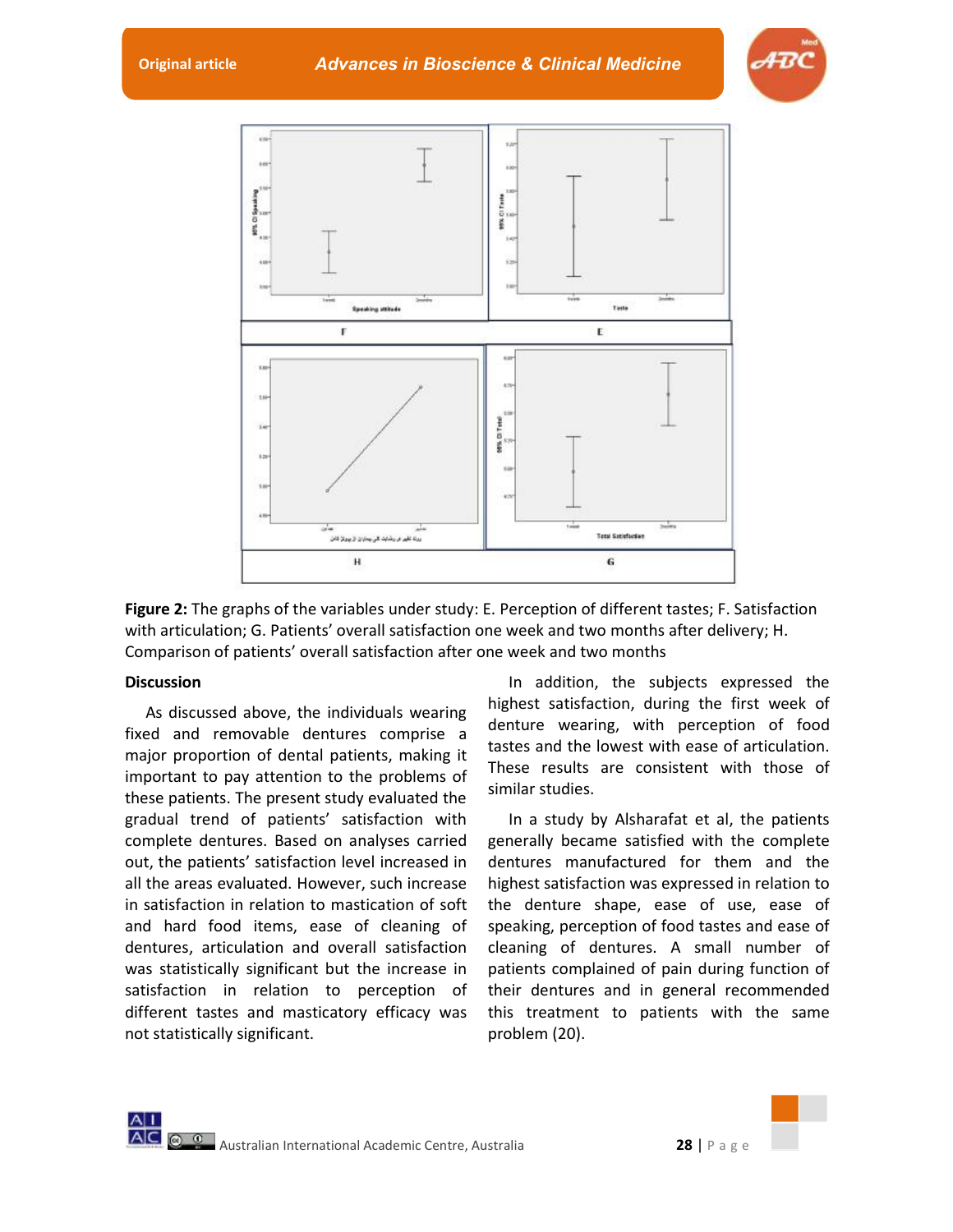

In the present study, too, the highest satisfaction at the beginning of denture wearing was expressed with the mastication of soft food items, followed by perception of food tastes. Furthermore, the highest dissatisfaction was expressed with articulation, consistent with the results reported by Alshrafat. In addition, in the present study, the patients were generally satisfied with their dentures, which is also consistent with the results of the study mentioned above.

Mastication and articulation with ease is possible with dentures when the dentures have adequate retention and do not cause pain during function. Nonspecific pain which is mainly due to pressure on the zygomatic process or due to the extension of the distobuccal border of the maxillary denture is diagnosed by palpating the zygomatic area and evaluation of any separation of the denture during excursions of the mandible (23).

Pain in the posterior palate is due to a deep posterior dam, resulting in pain in the palate and fauces and dysphagia. Pain in the area posterior to the maxillary prosthesis during opening of the mouth is due to a thick distobuccal flange and interference with the coronoid process (20).

Biting of the buccal mucosa is another problem that occurs due to various reasons, including incorrect reconstruction of the functional width of the sulcus, insufficient transverse overlap (under 2 mm, which can be solved by making the buccal cusps of the lower denture round), a distance of less than 3-4 mm between the bases of the upper and lower dentures, and sharp buccal cusps, which can be corrected by making them round. Biting of the lip is due to the inadequate support of the lip or inadequate transverse overlapping of the anterior region (20, 22, 24).

In the present study, the highest satisfaction was expressed with mastication of soft food

items one week after the delivery of dentures. In a study by Zlatric et al, the majority of problems with dentures were related to mastication, articulation and the denture shape (21). Consistent with the study just mentioned, the most important and prevalent problem of patients at the beginning of denture wearing was articulation. These findings are consistent with those of the present study, in which the highest satisfaction was expressed with mastication of soft food items and the lowest with articulation.

A variable which was evaluated in the present study almost for the first time was the gradual trend of patients' satisfaction, which was evaluated one week and two months after the delivery of dentures. As mentioned above, in almost all the fields the patients' satisfaction increased significantly, which shows the role of adaptation in patients' evaluation of the dentures fabricated for them.

Furthermore, the highest dissatisfaction immediately after delivery was related to the ability to speak. It is possible that the inability to speak and difficulty in articulation might be due to ill-fitting dentures. The majority of patient complaints are related to mandibular dentures because there is less supporting surface area in the mandibular denture compared to the maxillary denture. However, such a problem might occur with the upper or lower dentures immediately after wearing the denture, during wide mouth opening, during speech, during mastication or at any other time (19).

Inadequate extension of the labial and buccal flanges of mandibular denture, which is diagnosed with the protrusive movement of the lip and buccal mucosa and observation of a space between the border and the mucobuccal fold or the buccal mucosa, too, is one of the factors responsible for a decrease in retention (19). This shows the importance of attention to

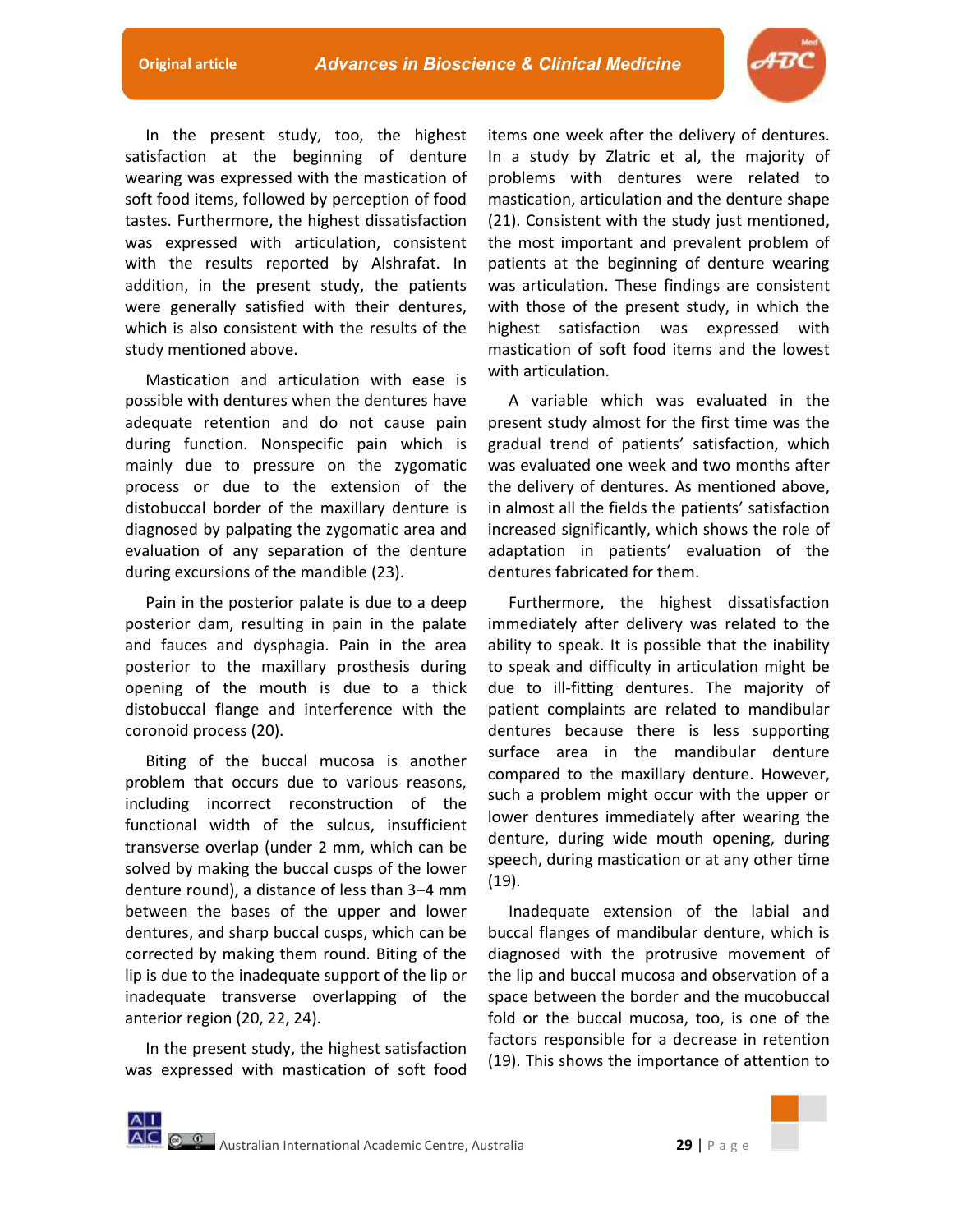

correct impression taking during the initial evaluation of patients.

On the other hand, some problems are due to the psychological problems of the patients, including intolerance, mental problems and depression, which result in discomfort, denture mobility and functional problems. In such cases, the patient should express his/her feelings freely in order to help physicians solve the problem to some extent by dedicating sufficient time to such problems.

#### **Conclusion**

With ever-increasing use of complete dentures, attention should be focused on their

problems and attempts should be made to solve the problems of denture wearers. Based on the analyses carried out in the present study, patients' satisfaction increased in all the aspects evaluated; such increase in satisfaction in relation to the mastication of soft and hard foods, ease of cleaning the dentures, articulation and the overall satisfaction was statistically significant, but it was not significant in relation to perception of food tastes and masticatory efficacy. In addition, the highest satisfaction after one week of delivery of dentures was related to the perception of food tastes and the lowest was related to ease of articulation.

### **References**

1. Douglass CW, Shih A, Ostry L.(2002). Will there be a need for complete dentures in the United States in 2020. J Prosthet Dent, 87(1), 5-8.

2. Anderson GF, Hussey PS.(2000). Population aging: A comparison among industrialized countries. Health Affairs, 19(3), 191-203.

3. Winkler S.(1997). Symposium on complete denture. Dent Clin North Am, 21(2), 197-8.

4. McCord JF, Grant AA, Quayle AA.(1992). Treatment options for the edentulous mandible. Eur J Prosthodont Rest Dent, 1(1), 19-23.

5. McCord JF, Grant A.(2000).A clinical assessment. Br Dent J, 188(7), 375-80.

6. Kennedy CA.(1982). Troubleshooting in full denture construction. J Prosthet Dent, 3(5), 660.

7. Landa JS.(1999). Troubleshooting in complete denture prosthesis: Part 1, Oral mucosa and border extention. J Prosthet Dent, 9(6), 978.

8. Landa JS.(1999). Troubleshooting in complete denture prosthesis: Part 2, Lesions of the oral mucosa and their correction. J Prosthet Dent, 10(1), 42.

9. Landa JS.(1999). Troubleshooting in complete denture prosthesis: Part 3, Traumatic injuries. J Prosthet Dent, 10(2), 263.

10. Landa JS.(1960).Troubleshooting in complete denture prosthesis: Part 5, Local and systemic involvements. J Prosthet Dent, 10(4), 682.

11. Landa JS.(1960) Troubleshooting in complete denture prosthesis: Part 6, Factors of oral hygiene, chemicotoxicity, nutrition, allergy and conductivity. J Prosthet Dent, 10(5), 887.

12. Landa JS.(1960). Troubleshooting in complete denture prosthesis: Part 7, Mucosal irritations. J Prosthet Dent, 10(6), 1022.

13. Landa JS.(1961). Troubleshooting in complete denture prosthesis: Part 8, Interferences with anatomic structures. J Prosthet Dent, 11(1), 79.

14. Rothman R.(1961). Phonetic considerations in denture construction. J Prosthet Dent, 11(2), 214.

15. Krol AJ.(1999). A new approach to the gagging problem. J Prosthet Dent, 13(4), 611.